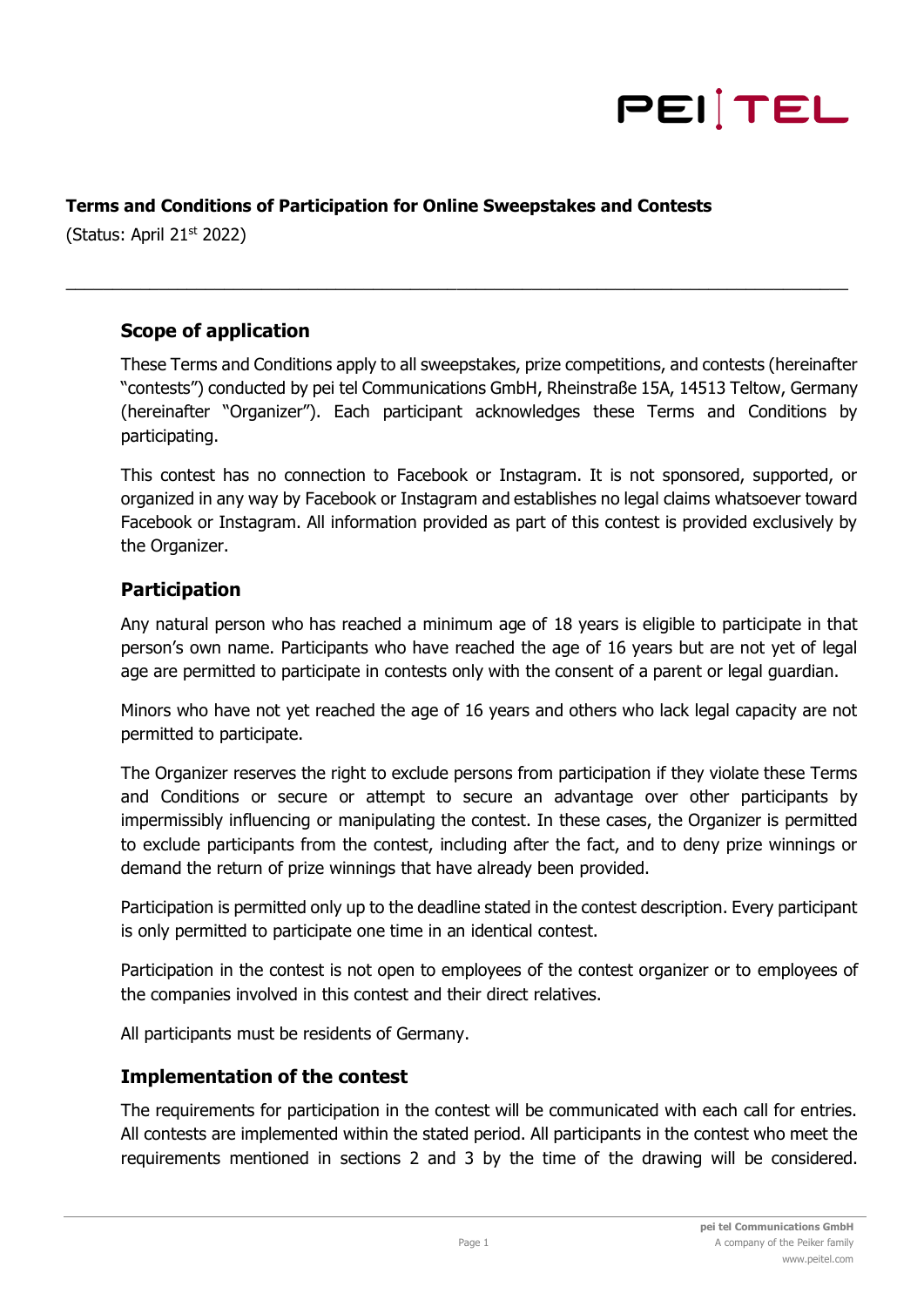

Immediately after the participation deadline, the winner will be chosen at random from among the participants.

Prizes are not subject to change and cannot be redeemed for cash value. Prizes are not transferable.

## **Handling of winnings**

The winner will be notified by the Organizer by e-mail or electronically (on Facebook or Instagram). With regard to prizes, every participant notified in this way is obligated to notify the Organizer, within one month after the prize notification is sent, of whether that participant wishes to accept the prize. If the Organizer does not receive a notification from the winner within this time limit, the participant will no longer be eligible to claim the prize, and the Organizer reserves the right to choose a different participant and notify that person accordingly.

If the contact information (such as e-mail address) provided by the participant is incorrect, the Organizer is not obligated to determine the correct information. Any disadvantage arising from failure to provide correct contact information (such as providing an incorrect e-mail address) is to the participant's detriment.

In the event that the contest involves raffling off a gift certificate, the claim to the prize is also forfeited, irrespective of the provisions of point 4.1, if it is not possible to transmit the gift certificate within six months after the Organizer has first notified the winner of his or her winning status for reasons lying in the winner's person.

### **Liability for defects**

The Organizer is not liable for damage and/or losses suffered by the winner due to material and/or legal defects except in cases of malicious deceit, intent, or gross negligence. In all other respects, liability for material and/or legal defects is ruled out.

### **Premature termination, adjustment, or modification of the contest**

The Organizer is entitled to terminate, adjust, or modify the contest at any time without prior notice and without stating any reasons if the proper implementation of the contest cannot be guaranteed without corresponding measures for technical or legal reasons.

### **Applicable law**

The laws of the Federal Republic of Germany apply to all legal relations between the parties. In the case of consumers, this choice of law applies only to the extent that the protection afforded is not eliminated by non-waivable provisions of the laws of the state where the consumer is habitually resident.

### **Data protection and privacy**

The controller responsible for data processing operations in conjunction with the contest is: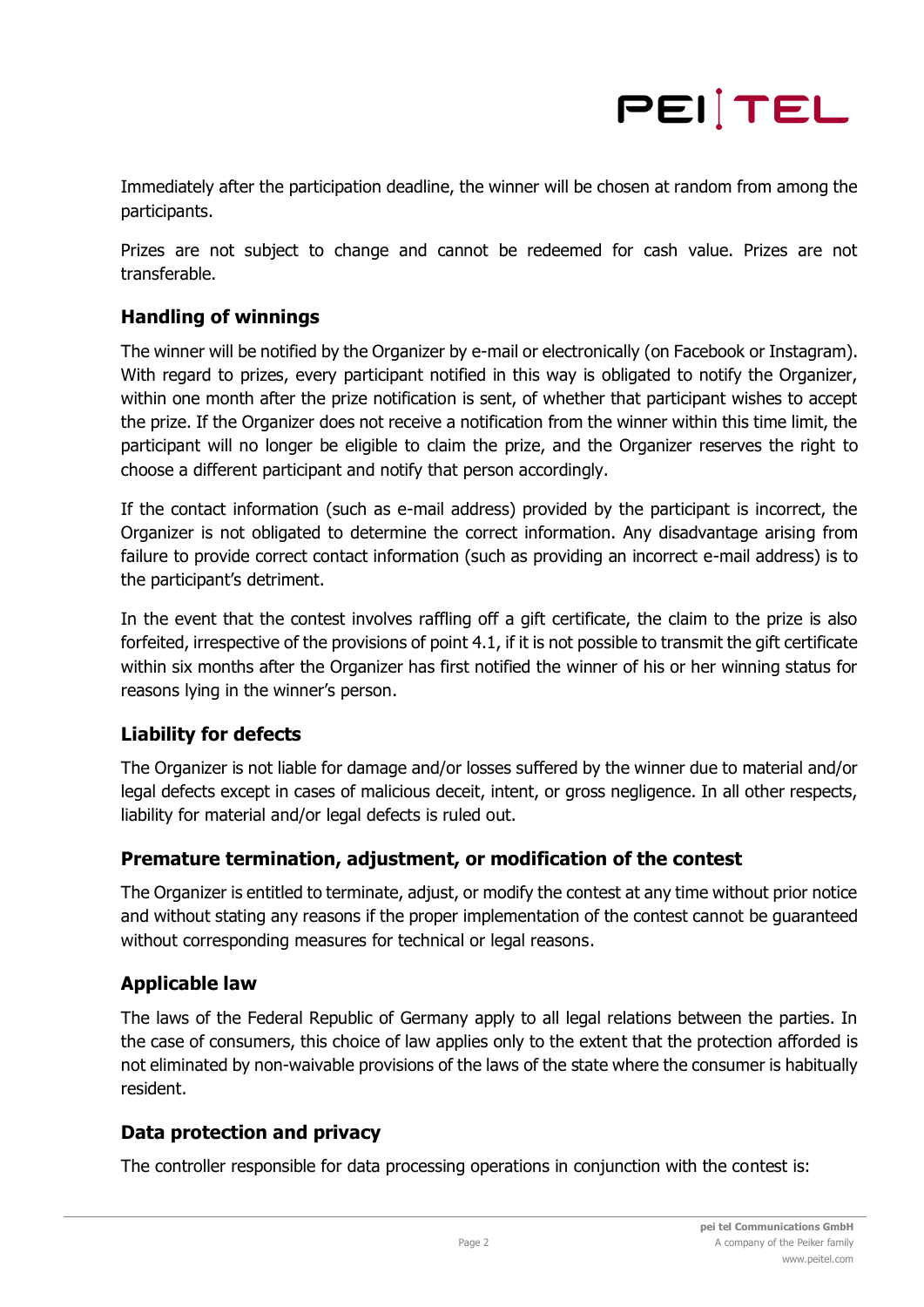# PEITEL

pei tel Communications GmbH Rheinstraße 15A 14513 Teltow

The controller mentioned above is a joint controller within the meaning of Article 26 GDPR together with Facebook or Instagram (Facebook Ireland Ltd., 4 Grand Canal Square, Grand Canal Harbour, Dublin 2, Ireland) with regard to the data processing operations occurring on the Facebook or Instagram fan page on which the contest is organized.

#### **Processing of your personal data within the scope of the contest**

We process your personal data for the proper implementation and handling of the contest, and particularly in order to send out prizes.

To send out the prize, we collect the last name, first name, and address of each winner and share this information with a company that contracts with us to send out prizes. Your data are not shared with third parties beyond this.

The legal basis for this processing of your personal data is point (b) of Article 6(1) GDPR (performance of a contract).

Where we publish the first and last names of the winner or winners separately on our profile or fan page, this takes place only if we have obtained the express consent of the winner or winners beforehand in accordance with point (a) of Article 6(1) GDPR.

### **Period of storage**

After the contest is concluded, those of your personal data that are processed within the scope of the contest will be erased no later than three months after the end of the contest unless there is valid consent to the continued processing thereof (with regard to sending the newsletter, for example) and/or we have an ongoing legitimate interest in continuing to store these data.

#### **Your rights as a data subject**

Applicable laws on data protection and privacy grant you the following rights as a data subject:

- Right of access to information pursuant to Article 15 GDPR:

You have, in particular, the right to access to information on the personal data concerning you that we process; the purposes of the processing; the categories of personal data concerned; the recipients or categories of recipient to whom your data have been or will be disclosed; the envisaged period for which the personal data will be stored or the criteria used to determine that period; the existence of the right to request from the controller rectification or erasure of personal data or restriction of processing of personal data concerning the data subject or to object to such processing; the right to lodge a complaint with a supervisory authority; where the personal data are not collected from you, information as to their source; the existence of automated decision-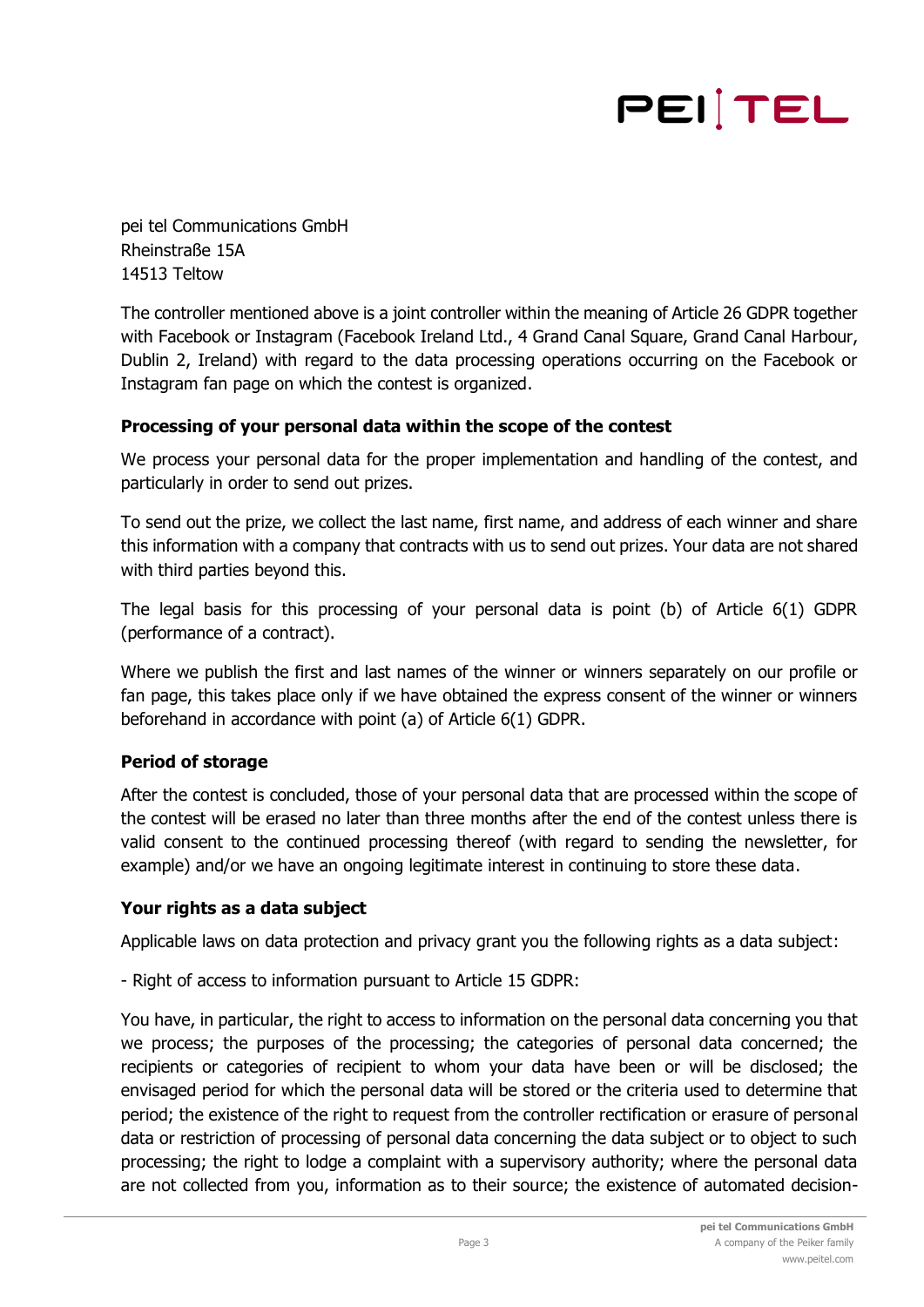

making, including profiling and, at least in those cases, meaningful information about the logic involved, as well as the significance and the envisaged consequences of such processing for you; and your right to be informed of the appropriate safeguards pursuant to Article 46 relating to the transfer of your data to third countries.

- Right to rectification pursuant to Article 16 GDPR:

You have the right to obtain from us without undue delay the rectification of inaccurate personal data concerning you and to have incomplete personal data stored by us completed.

- Right to erasure pursuant to Article 17 GDPR:

You have the right to obtain from us the erasure of personal data concerning you if the prerequisites stipulated in Article 17(1) GDPR are met. However, this right does not exist, in particular, if the processing is necessary for exercising the right of freedom of expression and information; for compliance with a legal obligation; for reasons of public interest; or for the establishment, exercise or defense of legal claims.

- Right to restriction of processing pursuant to Article 18 GDPR:

You have the right to obtain from us the restriction of processing of your personal data where you contest the accuracy of your personal data, for a period enabling us to verify the accuracy of the personal data; where the processing is unlawful and you oppose the erasure of the personal data and request the restriction of their use instead; where we no longer need the personal data for the purposes of the processing, but they are required by you for the establishment, exercise or defense of legal claims; or where you have objected to processing on grounds relating to your particular situation, pending the verification whether our legitimate grounds override yours.

- Right to notification pursuant to Article 19 GDPR:

If you have asserted the right to rectification, erasure, or restriction of processing toward the controller, the controller is obligated to communicate any rectification or erasure of personal data or restriction of processing that has been carried out to each recipient to whom the personal data concerning you have been disclosed, unless this proves impossible or involves disproportionate effort. You have the right to be informed about these recipients.

- Right to data portability pursuant to Article 20 GDPR:

You have the right to receive the personal data concerning you, which you have provided to us, in a structured, commonly used and machine-readable format or to have these personal data transmitted to another controller, where technically feasible.

- Right to withdraw consent pursuant to Article 7(3) GDPR:

You have the right to withdraw your consent to the processing of data, once given, at any time with effect for the future. In case of withdrawal of consent, we will erase the data in question without undue delay unless there is a legal basis for the further processing thereof without consent.